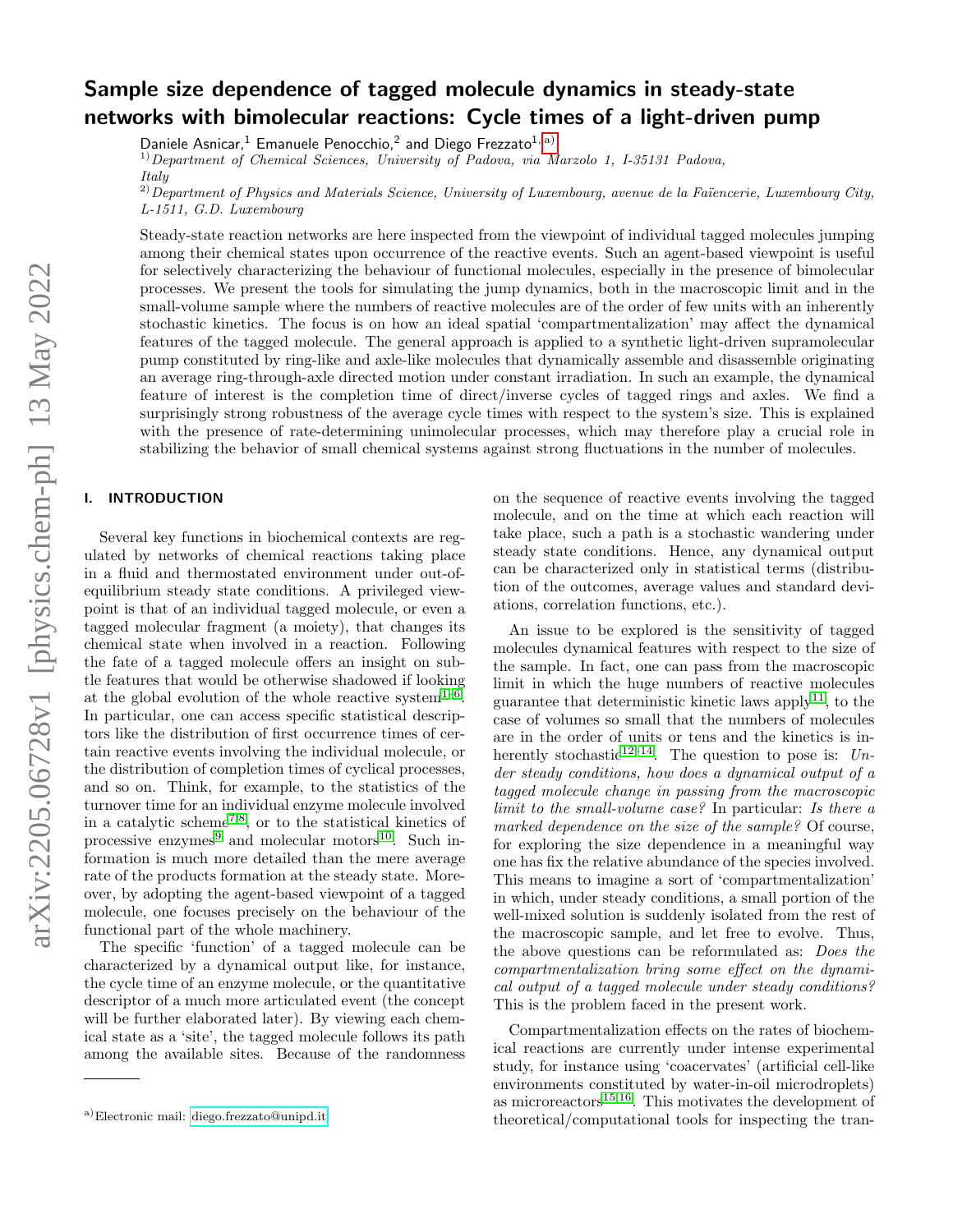sition from macro- to microscale, in particular by adopting the highly informative individual-molecule perspective. However, we must stress from the beginning that one basic assumption here is that all intrinsic kinetic parameters (i.e., the parameters associated with reaction coordinates and energetics at the molecular scale) remain unaltered by the change of sample's size. In real situations, the compartmentalization might subtly alter also the kinetic parameters, for instance by inducing a stabilization of transition states as suggested for some reactions in coacervates<sup>[15](#page-12-8)[,16](#page-12-9)</sup> in which the change of local polarity could be very relevant. Such a kind of additional case-dependent effects are ignored in the present study.

A crucial aspect is the fact that a volume dependence can manifest itself only in the presence of bimolecular reactions. This is because the so-called reaction 'propensities' depend on the sample volume only for nonlinear processes, as it will be made explicit later. The choice of a relevant case study is thus oriented towards reaction networks in which the kinetics of the tagged molecule involves bimolecular processes such as self-assembly. Apart from being widespread in natural biochemical networks, self-assembly is a key feature in the broad fields of systems chemistry and artificial supramolecular machines, in which specific tasks are realized thanks to a proper design of the molecular players and a suitable choice of the operative conditions<sup>17-[23](#page-12-11)</sup>.

The system explored here is the first prototype of synthetic light-driven pump constituted by ring-like and axle-like molecules. When put together in solution, these species dynamically assemble and disassemble originating, under constant irradiation in the UV-Vis range, an average directionality in the dynamics of a tagged ring through the axles, or of a tagged axle through the rings. The directionality arises because the irradiation breaks the detailed balance by keeping the system in out-ofequilibrium steady conditions. Such a system has been synthetized and characterized by Credi and co-workers<sup>[24](#page-12-12)</sup>, and recently subjected to chemical modifications aimed at improving the efficiency and the possibility of chemical functionalization of the molecular machinery<sup>[25](#page-12-13)</sup>. Among various possibilities, the dynamical output considered here is the cycle time of a tagged ring or of a tagged axle in one direction (direct cycles) and in the opposite one (inverse cycles), as it will be defined later. The statistical analysis of the cycle times was done in the macroscopic  $\text{limit}^{26}$  $\text{limit}^{26}$  $\text{limit}^{26}$ . Here, we extend the analysis by exploring also the small-volume context. We notice that size effects in the functioning of synthetic molecular motors have not been explored in previous computational studies<sup>[27,](#page-12-15)[28](#page-12-16)</sup>, as the latter focused on the much more common case of unimolecular motors.

Our purpose is twofold. First, we wish to present the general methodology for the tagged-molecule analysis. The matter has been partially illustrated elsewhere<sup>[5,](#page-12-17)[6](#page-12-0)</sup>, but a self-contained presentation proves useful to cover both the macroscopic and the small-volume instances. With the simulation tools at hand, we then focus on

the ring-axle case. By means of a phenomenological inspection based on simulations, we aim at understanding if the compartmentalization might add a dimension to the control of the dynamical behaviour of the individual molecules.

The paper is arranged as follows. First, the taggedmolecule viewpoint is presented in all generality in Sec. [II,](#page-1-0) where we specify what 'steady conditions' means in the macroscopic and small-volume limit, introduce the jump dynamics of a tagged molecule among its available chemical states, and separately characterize such dynamics in the macroscopic and small-volume situations. This will provide the general methodological framework. The specific ring-axle case is introduced in Sec. [III,](#page-4-0) framed under the tagged-molecule viewpoint in Sec. [IV,](#page-4-1) and numerically inspected and commented in Sec. [V.](#page-7-0) Section [VI](#page-10-0) is devoted to concluding remarks.

# <span id="page-1-0"></span>II. REACTION NETWORKS FROM THE VIEWPOINT OF A TAGGED MOLECULE

## A. Steady conditions

Let us first specify the physical conditions under which we characterize a reaction network from the viewpoint of tagged molecules. We refer to the ideal situation of a fluid, thermostated and spatially homogeneous reaction environment of constant volume V in which a pool of reactions, involving N chemical species, take place at the steady state (superscript 'ss'). Under steady conditions, both in the macroscopic and in the small-volume contexts, all rate constants entering the macroscopic kinetic laws must be time-independent. In addition, sink processes must be absent (otherwise some species would disappear) or must be compensated by external restoring actions.

In the macroscopic limit, the steady state of the whole system is fully specified by the volumetric concentrations of the chemical species, which we collect in the array

$$
\mathbf{x}^{\text{ss}} = (x_1^{\text{ss}}, x_2^{\text{ss}}, \cdots, x_N^{\text{ss}})
$$
 (1)

Such a state can be numerically determined by finding the stationary point of the ordinary differential equations of the macroscopic kinetics, for instance by making a time propagation up to reach the long-time limit.

In the small-volume context, the system continues to fluctuate even under the steady condition. At a time  $t$ , the system's state is specified by the array

$$
\mathbf{n}(t) = [n_1(t), n_2(t), \cdots, n_N(t)] \tag{2}
$$

where  $n_i(t)$  is the number of molecules of the *i*-th species. However, after a long time from a given initial condition  $n_0 = n(0)$ , the fluctuations in the space of the copy numbers do settle on a time-independent distribution. In terms of conditional probability, we can write

$$
\lim_{t \to \infty} p(\mathbf{n}, t | \mathbf{n}_0) = p^{\text{ss}}(\mathbf{n}) \tag{3}
$$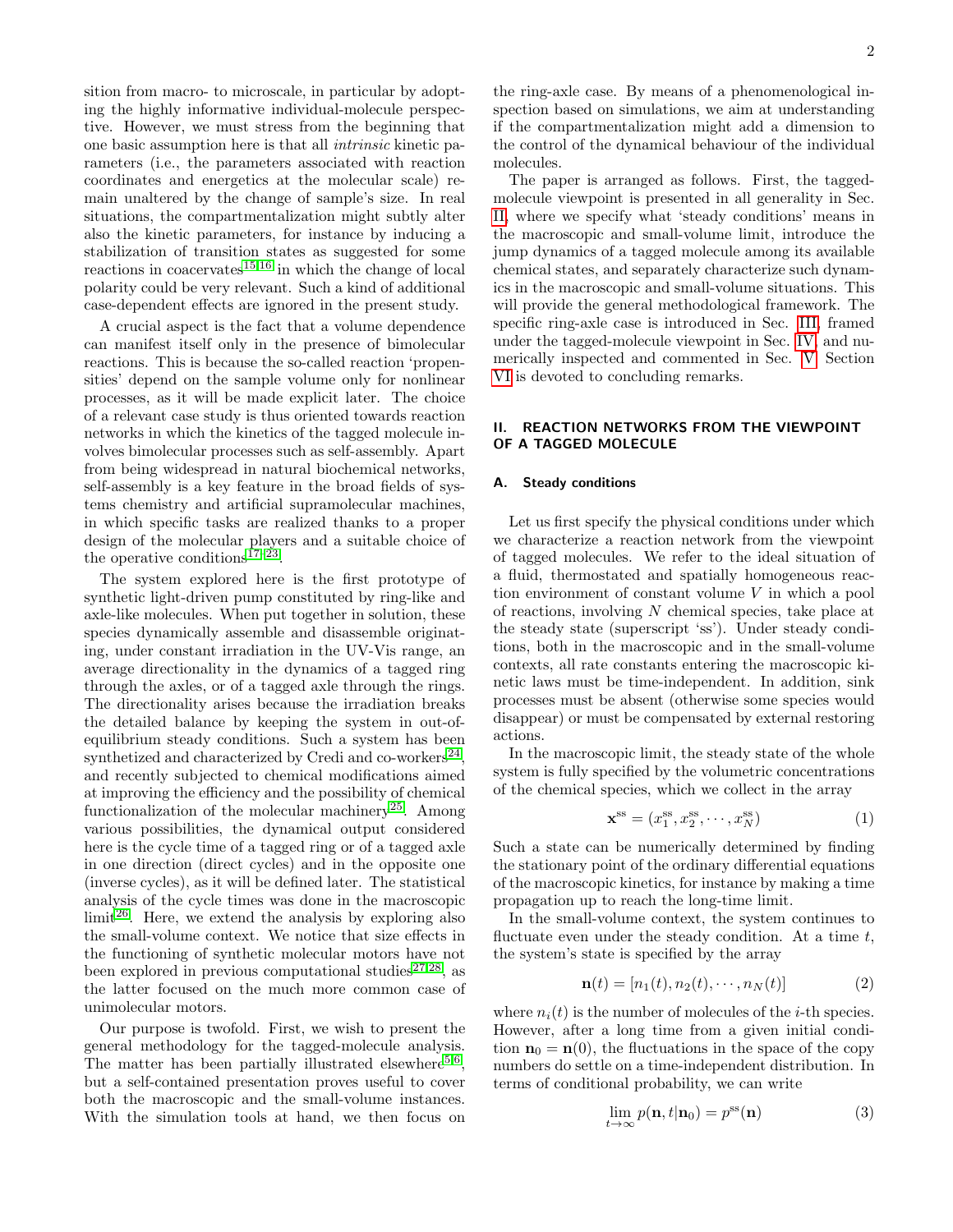for any  $n_0$  (we assume that the stationary distribution is unique). This is what we mean by 'steady conditions' in the small-volume context.

While in the macroscopic context the data acquisition for any statistical analysis can start at an arbitrary time, in the small-volume context one has to neglect the initial transient regime during which the copy numbers of each species are correlated with the initial condition  $n_0$ .

## <span id="page-2-2"></span>B. Jump dynamics among sites

We now introduce the tagged-molecule viewpoint in all generality. Assume to be under the steady conditions specified above. Now suppose to be able to follow the evolution of a tagged molecule among the many of the same kind that are present in the reaction environment.

An example proves useful. We might think to follow a tagged enzyme molecule (species E) in a solution where a substrate (S) is converted into a product (P) according to the basic Michaelis-Menten catalysis  $E+S \leftrightarrow ES \leftrightarrow E+P$ (in all generality we assume that the product formation is reversible; if the product formation were an irreversible sink process, the substrate should be restored by an external chemostating action to maintain the steady state). We would see the enzyme molecule jumping between two sites: one corresponding to the free molecule (site 1), the other to the molecule bound in the ES complex (site 2). A jump from site 1 to site 2 occurs when the tagged molecule is involved in the reaction  $E + S \rightarrow ES$  or in the reaction  $E + P \rightarrow ES$ . A jump from site 2 to site 1 occurs when the complex ES hosting that molecule is involved either in the reaction  $ES \rightarrow E + S$  or in the reaction  $ES \rightarrow E + P$ .

The above example serves to give the idea that from a pool of reactions occurring in parallel one can extract a jump process for the tagged molecule among its hosting sites. One could go even further by considering, instead of a whole molecule, a chemical moiety (e.g., a tagged atom or a tagged functional group) that jumps from site to site<sup>[5](#page-12-17)[,6](#page-12-0)</sup>. For simplicity, we proceed by referring to tagged molecules, but it is meant that the whole approach can be easily extended to tagged moieties.

In all generality, one ends up with a finite set of sites. If  $s$  and  $s'$  are two sites, the connection between them is established by the presence of a chemical reaction  $m$ bringing the molecule from site  $s$  to site  $s'$  (and vice-versa in case of reversible reactions). The path of a tagged molecule is thus a sequence of the kind

<span id="page-2-0"></span>
$$
\cdots s_{(t_1,t_2]} \stackrel{m(t_2)}{\rightarrow} s_{(t_2,t_3]} \stackrel{m(t_3)}{\rightarrow} \cdots s_{(t_n,t_{n+1}]} \stackrel{m(t_{n+1})}{\rightarrow} \cdots (4)
$$

where the notation  $s_{(t_a,t_b]}$  stands for site occupied in the time interval  $t_a < t \leq t_b$ , and  $m(t)$  indicates the reaction that occurs at the time  $t$ . It is meant that the reactive events are instantaneous. This requires to assume that the sites correspond to pools of microstates pertaining to separated wells of configurational free energy, and that

there is a marked timescale separation between slow siteto-site transitions and much faster intra-well relaxation processes. In such a limit, the site-to-site transitions occur rarely, and the jumps have ideally 'no duration'. Note that there might be several reaction channels that allow the jump from one site to another; for instance, a certain process could occur thermally or via a photochemical pathway. Depending on the specific purpose, the multiple reaction channels can be kept differentiated one from the other, or merged to some extent. In case of merging, the specifications  $m(t)$  on the top of the arrows in Eq. [4](#page-2-0) should be replaced by a group label (or removed in case of complete merging).

Given a long sequence like Eq. [4](#page-2-0) under steady conditions, one can characterize, in statistical terms, any dynamical output in which the tagged molecule is involved as an 'agent'. The expression 'dynamical output' stands for any quantitative output, or even for any event expressed by a verbose statement, that can be determined/assessed from the sequence. For instance, turning back to the Michaelis-Menten kinetics from the viewpoint of a tagged enzyme molecule, the dynamical output could be the next formation of a product molecule, or could be a more elaborated statement of the kind 'After the formation of a product molecule, the enzyme must jump forth and back from E to ES for three times, then the next formed ES has to give P, and all of this must take place in a time not longer than  $t^*$ . One might ask which is the probability of observing such a complex event within a given time window of inspection. While it would be very difficult, or even impossible, to give an answer to similar questions by trying to set the problem on pure probabilistic basis, i.e. by reasoning in terms of the associated master equations incorporating all the clauses, it proves simple to attack the problem by simulating sequences like Eq. [4](#page-2-0) and then making the post-production statistical analysis.

The nature of the jump dynamics among the available sites depends on the size of sample. In the macroscopic limit, the dynamics of a tagged molecule reduces to a memoryless Markov jump process with fixed jump rate constants, as detailed in Sec. [II C.](#page-2-1) In the small-volume context, treated in Sec. [II D,](#page-3-0) the Markov property applies only to the evolution of the whole system in the space of copy numbers but not to the dynamics of a single tagged molecule, unless in presence of only unimolecular reactions (see more comments in the following). Of course, the small-volume situation is more general and formally includes the macroscopic case in the limit of large numbers of molecules.

## <span id="page-2-1"></span>C. Macroscopic sample

Let us consider a tagged molecule in the site s corresponding to the species  $j$ , or being a part of the species  $j$ (e.g., the species  $j$  may be a complex, or a polymer, etc., in which the tagged molecule is one the components). Let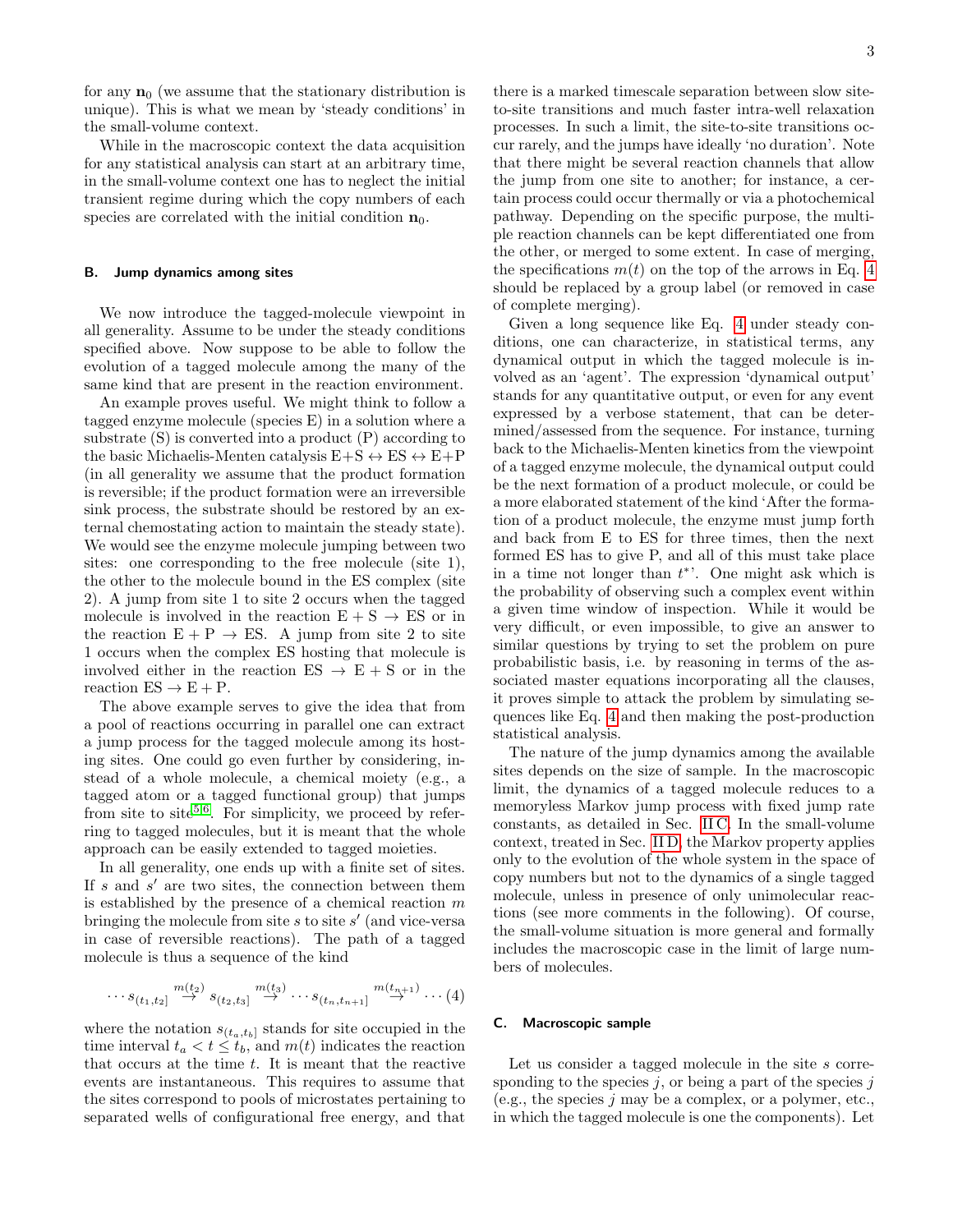$s'$  be a site connected with  $s$ . The jump rate constant from  $s$  to  $s'$ , due to the reaction  $m$  involving the species  $j$ , is expressed by the following ratio:

<span id="page-3-1"></span>
$$
c_{s \xrightarrow{m} s'} = \frac{\nu_{R_j}^{(m)} r_m(\mathbf{x}^{\text{ss}})}{x_j^{\text{ss}}} \tag{5}
$$

where  $\nu_{R_j}^{(m)}$  is the stoichiometric coefficient of the species j as reactant in the reaction m, and  $r_m(\mathbf{x}^{\text{ss}})$  is the rate of such a reaction at the steady state (expressed according to the mass action  $law$ <sup>[5](#page-12-17)</sup>. In fact, the numerator gives the average number of molecules of species  $i$  that react in the time unit per unit of volume, while the denominator gives the average number of available molecules per unit of volume. Thus the ratio in Eq. [5,](#page-3-1) when multiplied by a small time interval  $\delta t$ , gives the probability that in such time interval the specific molecule of species  $j$ will be involved in a reaction  $m$ , and hence the tagged molecule be transferred from  $s$  to  $s'$ .

As example, suppose that the tagged molecule is a molecule of a species A which can undergo the dimerization  $A + A \stackrel{k_{\text{dim}}}{\rightarrow} A_2$ . Let site 1 be the molecule in the monomer state A, while site 2 is the molecule in the dimer  $A_2$ . Given that the steady-state rate of the reaction is  $k_{\text{dim}}[A]_{ss}^2$ , from Eq. [5](#page-3-1) we get  $c_{\text{dim}\atop 1\to 2} = 2k_{\text{dim}}[A]_{ss}$ . Now consider the reverse unimolecular reaction of dissociation,  $A_2 \stackrel{k_{\text{diss}}}{\rightarrow} A+A$ . The species j here corresponds to the dimer and the tagged molecule is part of it. Accord-ing to Eq. [5](#page-3-1) we have that  $c_{2 \to 1 \atop 2 \to 1} = k_{\text{diss}}$ . With this simple rule, from any reactions network at the steady state we can specify the associated jump process between sites for a given tagged molecule.

We stress that for site-to-site jumps due to unimolecular reactions, the jump rate constants  $c_{s \to s'}$  correspond to the reaction rates. For jumps due to reactions of higher molecularity, the jump rate constants bear a dependence on the composition of the reactive mixture at the steady state through Eq. [5.](#page-3-1) Such a composition dependence is a crucial fact that can be exploited, in principle, to regulate the dynamical output of a tagged molecule when multimolecular reactions are present.

Once the number of sites and the jump rate constants are fixed, the stochastic path among the sites can be generated by means of the standard Gillespie's stochastic simulation algorithm (SSA). Suppose that the tagged molecule currently is in the site s. In the SSA terminology, the propensity of jumping into a site  $s'$  thanks to the reaction m corresponds to  $c_{s \to s'}$  (in fact,  $c_{s \to s'}$  of gives the the probability that such a jump takes place in the next time interval  $\delta t$ . The total propensity of jumping out from the actual site s is then

$$
a_{\text{tot}}(s) = \sum_{s'} \sum_{m} c_{s \xrightarrow{s'} } \tag{6}
$$

The time  $\tau_{\text{jump}}$  after which such a jump occurs is a ran-dom variable with distribution<sup>[29](#page-12-18)</sup>

$$
\rho(\tau_{\text{jump}}|s) = a_{\text{tot}}(s) e^{-a_{\text{tot}}(s)\tau_{\text{jump}}} \tag{7}
$$

For generating a path among the sites, we can simply iterate the following steps: (1) randomly generate  $\tau_{\text{jump}}$  from  $\rho(\tau_{\text{jump}}|s)$  (this is conveniently done by drawing a number  $\boldsymbol{u}$  at random from the uniform distribution between 0 and 1, and then computing  $\tau_{\text{jump}} = a_{\text{tot}}(s)^{-1} \ln[1/(1-u)]$ ; (2) randomly pick one among all possible channels  $s \stackrel{m}{\rightarrow} s'$ (just imagine to divide the unit segment into intervals of width  $c_{s \to s'}/a_{\text{tot}}(s)$ , draw at random a number from the uniform distribution between 0 and 1 and look at which intervals it falls in; in one stroke, this selects both the arrival site  $s'$  and the reaction  $m$ ); (3) update time (leap of  $\tau_{\text{jump}}$ ) and site (from s to s').

# <span id="page-3-0"></span>D. Small-volume sample

In a volume sufficiently small that the numbers of reactive molecules are of the order of few units or tens, the evolution of the array  $\mathbf{n}(t)$  is ruled by the laws of stochastic kinetics<sup>[12](#page-12-6)[–14](#page-12-7)</sup>. The basic assumptions are that the spatial distribution of each molecule is uniform, the reactive events are treatable as instantaneous jumps, and only one event at a time can occur. The key quantities are the so-called 'propensity functions' of each reaction. For the m-th reaction, let  $a_m(n)$  be the associated propensity function which depends on the actual state of the global system in the space of the copy numbers. The propensities, when multiplied by a small  $\delta t$ , express the probability that a certain reactive event does occurs in the sample in the next time interval  $\delta t$ . In practice, only unimolecular and bimolecular reactions are physically relevant in real kinetic schemes; the possible cases and the corresponding propensity functions are

$$
A \stackrel{k_{\text{unif}}}{\rightarrow} P : a_{\text{unif}}(\mathbf{n}) = f_{\text{unif}} n_A
$$
  
\n
$$
A + A \stackrel{k_{\text{bin},1}}{\rightarrow} P : a_{\text{bin},1}(\mathbf{n}) = f_{\text{bin},1} n_A (n_A - 1)
$$
  
\n
$$
A + B \stackrel{k_{\text{bin},2}}{\rightarrow} P : a_{\text{bin},2}(\mathbf{n}) = f_{\text{bin},2} n_A n_B
$$
 (8)

where 'P' stands for products. In these expressions, the factors  $f$ , having physical dimension of inverse-of-time, are given by

<span id="page-3-2"></span>
$$
f_{\text{uni}} = k_{\text{uni}}
$$
,  $f_{\text{bim},1} = \frac{k_{\text{bim},1}}{V}$ ,  $f_{\text{bim},2} = \frac{k_{\text{bim},2}}{V}$  (9)

where  $k_{\text{uni}}$ ,  $k_{\text{bim},1}$  and  $k_{\text{bim},2}$  are the common rate constants of the macroscopic reactions and V is the vol-ume of the sample.<sup>[30](#page-12-19)</sup> Such form and parametrization of the propensity functions ensure the correct matching between stochastic kinetics in the small-volume (small copy numbers) context and deterministic mass-actionlaw based kinetics in the macroscopic limit.

The stochastic path  $\mathbf{n}(t)$  in the space of the copy numbers can be generated by means of Gillespies's algo-rithm in its original form<sup>[12,](#page-12-6)[13](#page-12-20)[,29](#page-12-18)</sup>. In short, let  $a_{\text{tot}}(\mathbf{n}) =$  $\sum_{m} a_m(\mathbf{n})$  be the total propensity of leaving the current state n. The path is generated by iterating the following steps: (1) randomly generate the time  $\tau_{\text{react}}$  of the next reactive event from the distribution  $\rho(\tau_{\text{react}}|\mathbf{n})$  =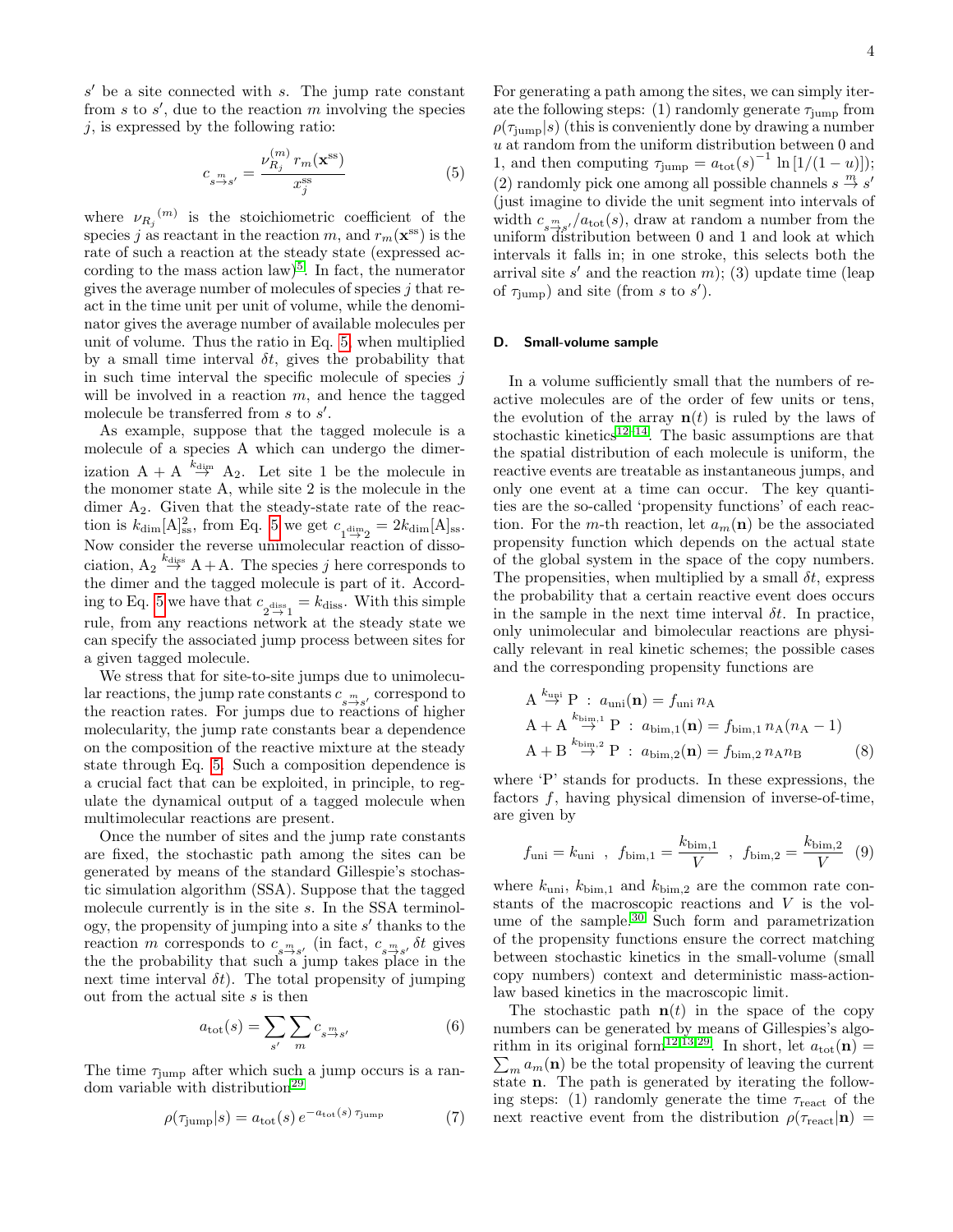$a_{\text{tot}}(\mathbf{n}) e^{-a_{\text{tot}}(\mathbf{n}) \tau_{\text{react}}};$  (2) randomly pick the reaction m (each reaction has relative propensity  $a_m(\mathbf{n})/a_{\text{tot}}(\mathbf{n})$  to occur); (3) update the state by taking into account the variation of each copy number due to the firing of the reaction  $m$ . On the top of such collective evolution, the path of the tagged molecule has to be generated by giving the chance to such a molecule, among the many others of the same type currently present in the sample, of being involved in the next reaction event. It suffices to apply the following rules:

- 1. If the tagged molecule does not enter as reactant in the next reaction, then the state of the molecule remains unaltered.
- 2. If the tagged molecule enters as reactant in the next reaction, then the state of the molecule may change with probability  $1/N^*$  where  $N^*$  is the current number molecules of the same type.
- 3. Make the time advancement of  $\tau_{\text{react}}$  and update the state of the tagged molecule.

As anticipated in Sec. [II B,](#page-2-2) in the small-volume situation the jump dynamics of the tagged molecule is not, generally, a Markov process. In fact, while the collective dynamics  $\mathbf{n}(t)$  is a Markov process, the focus on the individual molecule (steps 1-3 above) makes the propensities of the site-to-site jumps possibly bearing a dependence on the actual copy numbers. This implies that the site location alone cannot fully specify the dynamics of the tagged molecule (and so, in the jargon, 'memory effects' would be introduced). The exception is the case in which all reactions are unimolecular. In such a case, one sees that the site-to-site jumps are associated with jump rate constants coinciding with the reaction rate constants, and the jump dynamics is a Markov process.

Summarizing, the presence of bimolecular reactions makes that the site-to-site jump dynamics of a tagged molecule in the small-volume context is not a Markov process and, more importantly for our discussion, that a dynamical output of interest depends a priori on the volume of the sample.

# <span id="page-4-0"></span>III. CASE STUDY: A LIGHT-DRIVEN MOLECULAR PUMP

The system here investigated consists of a well-mixed and thermostated solution of rings and axles (see Fig. [1a](#page-5-0)) which can self-assemble forming a pseudo-rotaxane. Throughout, "ring" stands for 2,3-dinaphtho [24] crown-8 ether, while "axle" refers to a molecule comprising a photoswitchable azobenzene unit at one side (the end a), a central ammonium recognition site for the macrocycle (the unit b), and a passive methylcyclopentyl pseudostopper at the other side (the end  $c^{24,31}$  $c^{24,31}$  $c^{24,31}$  $c^{24,31}$ . The axle has a steric footprint only at one side and so the structure can assemble and disassemble. The azobenzene can be in the conformation  $E$  (*trans*) or  $Z$  (*cis*). Altogether, five

chemical species are involved, which we label as indicated in Fig. [1b](#page-5-0).

When the azobenzene is in the conformation  $E$ , the ring enters and exits preferably from the azobenzene side, while the use of the methylcyclopentyl side is prevented by steric hindrance. On the other hand, if the conformational transition from  $E$  to  $Z$  takes place when the ring is bound to the axle, the exit from the methylcyclopentyl side becomes the less impeded way. The coupling between self-assembly and photo-induced E-Z transitions makes that, on average, the motion of rings through axles, and of axles through rings, occurs preferably in one direction. In this perspective, each single ring can be viewed as a molecular machine whose function is being crossed by axles preferably oriented in one way; similarly, each axle is like a machine whose function is being crossed by rings preferably in one direction. Such a desired directionality is achieved only under constant irradiation (in the UV-Vis range) which keeps the reaction mixture in a nonequilibrium photostationary state. On the contrary, at thermal equilibrium no directed motion can be observed.

The network of reactions involving the five species is shown in Fig. [1c](#page-5-0). Table [I](#page-6-0) reports the values of the rate constants, the same  $32$  employed in ref. [26](#page-12-14). Some reactions are pure thermal processes (rate constants with the subscript ' $\Delta$ ') while others are photo-activated processes (subscript ' $h\nu$ '); irradiation wavelength and photon flux intensity are the same as for the experimental conditions of ref.[24](#page-12-12). Note that we make a distinction between entrance/exit of the ring through the azobenzene side of the axle (side a) and entrance/exit through the methylcyclopentyl side (side c); the corresponding bimolecular reactions have different rate constants (subscripts 'a' and 'c' refer to the specific axle's side).

# <span id="page-4-1"></span>IV. CYCLE STATISTICS OF TAGGED RINGS AND AXLES

#### A. Jump dynamics of rings and axles

Let us imagine to follow a tagged ring or a tagged axle among the many other identical molecules. We would see that molecule jumping from one site to another; the ring can be found in one of 3 sites (free or attached to an axle in the  $E$  or  $Z$  form) and the axle in 4 sites (free in  $E$  or  $Z$ form, complexed with a ring in  $E$  or  $Z$  form). The jump from one site to another occurs when a reaction involving the tagged molecule takes place.

In the macroscopic limit, a tagged molecule is subjected to a Markov jump process among the available sites. Figure [2](#page-6-1) shows the reduced schemes that, for a tagged ring and for a tagged axle, can be derived from the pool of reactions according to what discussed in Sec. [II C.](#page-2-1) For the purposes of the present analysis, thermal and photochemical reactions have been merged into single effective channels: accordingly,  $k_2 = k_{2,\Delta} + k_{2,h\nu}$ ,  $k_{-2} =$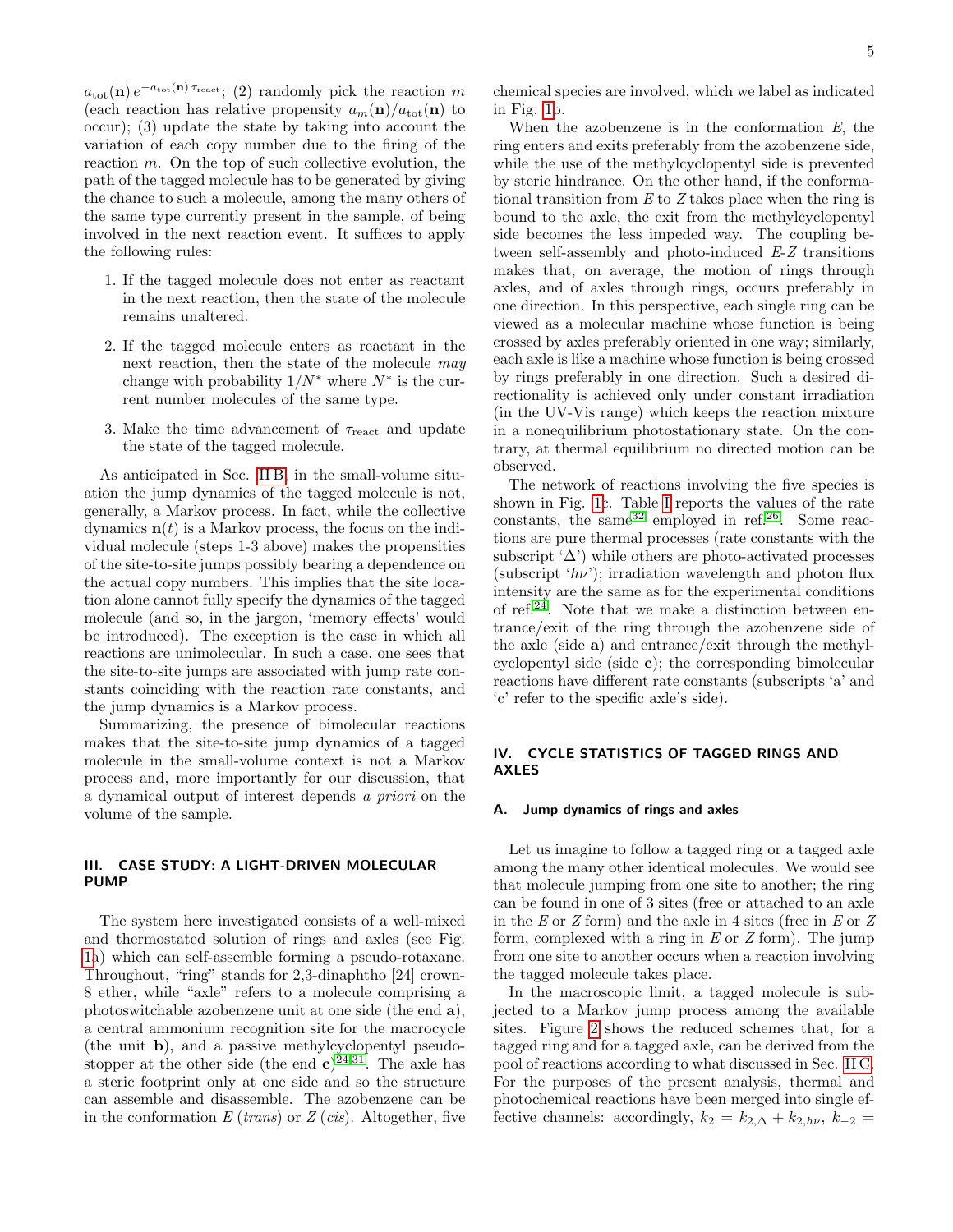

<span id="page-5-0"></span>FIG. 1. Schematic representation of the involved molecules (panel a), labeling of the species (panel b), and the network of reactions (panel c).

 $k_{-2,\Delta} + k_{-2,h\nu} k_4 = k_{4,\Delta} + k_{4,h\nu}, k_{-4} = k_{-4,\Delta} + k_{-4,h\nu}$ (for details on the derivation of photochemical rate constants see Refs.  $33,34$  $33,34$ ). At the steady state, the site-to-site jump rate constants  $c_{s \to s'}$ , which for convenience have been labeled by a progressive number, are fixed and bear a concentration dependence; the explicit expressions are given in Fig. [2.](#page-6-1)

In a small-volume closed environment of volume  $V$ , the system's state is specified by the array  $\mathbf{n}(t)$  =  $[n_{\rm A}(t), n_{\rm B}(t), n_{\rm C}(t), n_{\rm D}(t), n_{\rm E}(t)]$  Given an initial array  $\mathbf{n}_0 = \mathbf{n}(0)$ , the paths in the space of the copy numbers are simulated by means of Gillespie's algorithm. In parallel with the global evolution of the whole system, we need to simulate the path of the tagged molecule through the available sites as described in Sec. [II D.](#page-3-0)

#### <span id="page-5-1"></span>B. Direct and inverse cycles of tagged rings and axles

Let us now introduce our definitions of direct and inverse cycles of a tagged ring and of a tagged axle. The corresponding cycle times will be indicated by  $\tau$ .

First, let us consider the cycles of the ring. Let the ring be initially in the free form (it is supposed that the

ring has just completed its previous cycle by leaving the complex with an axle). Such a ring, sooner or later, will thread some available axle by entering from the side a (the axle, in principle, can be either in  $E$  or  $Z$  form, although the entrance in the  $E$  conformation is much easier). From this state, the ring can exit from the side c of the axle (again, the axle can be either in  $E$  or  $Z$  form, although the exit is much easier in the Z conformation). If this happens, we say that the ring has completed a direct cycle. Note that, while the ring is bound to the axle, several cis-trans transitions can take place. Also, the ring could exit from the side a too, so we would have to wait for the subsequent encounter with some available axle for observing the completion of the cycle. In a similar way, we define the inverse cycle of the ring just by inverting the sequence of events: the ring must thread some axle by entering from the side c, and then leave that axle by exiting from the side a.

Let us now consider the viewpoint of a tagged axle. That axle is initially in the free form (it is supposed that the previous cycle was just completed). Such an axle, sooner or later, will tether to some available ring entering from the side a. The axle, in principle, can be either in the E or Z form (although it is much more probable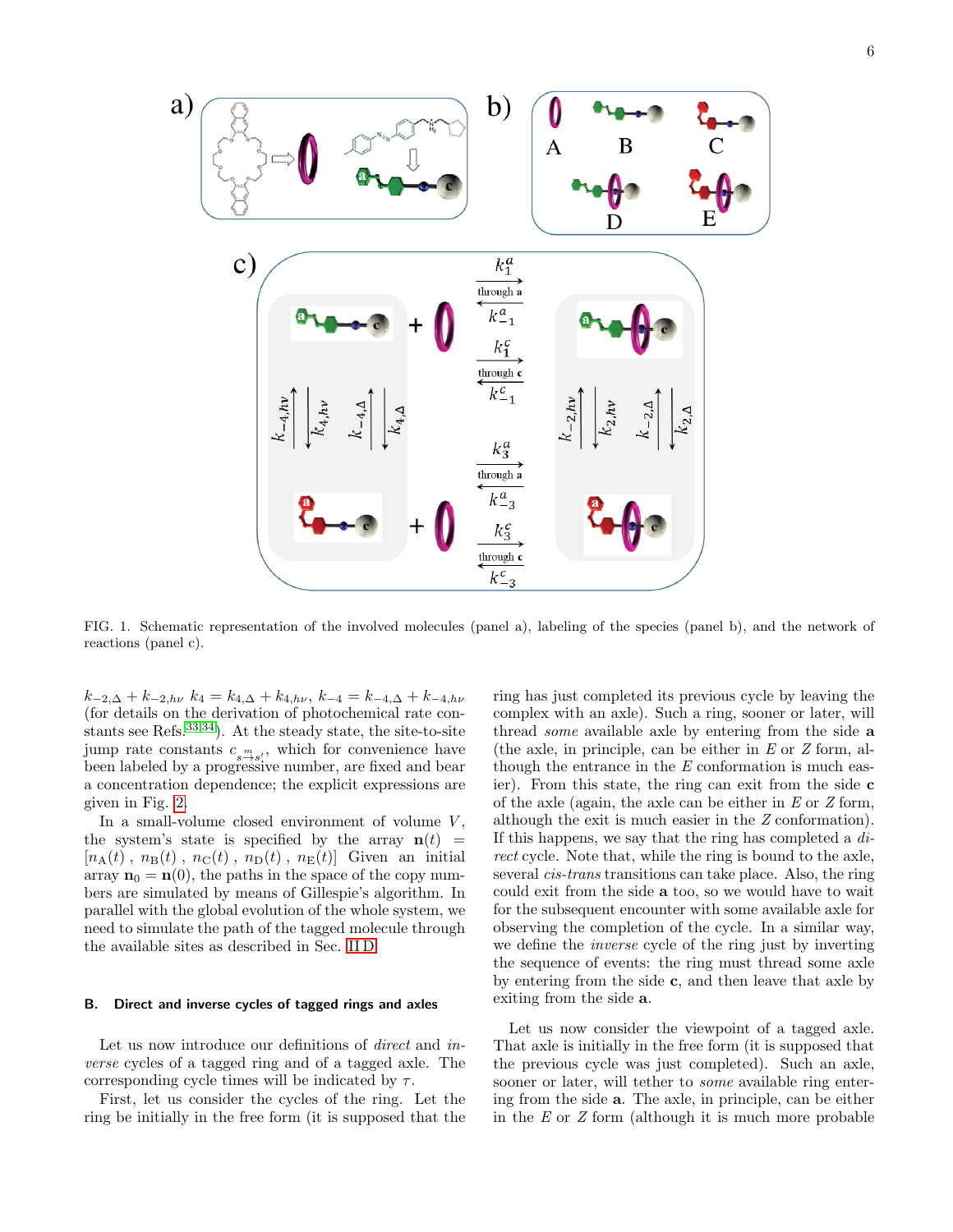<span id="page-6-0"></span>TABLE I. The employed rate constants. The values for the photochemical processes (subscript ' $h\nu$ ') correspond to the experimental conditions of ref.<sup>[24](#page-12-12)</sup>: irradiation wavelength of  $365$  nm and photon flux of  $1.67 \times 10^{-9}$  Einstein s<sup>-1</sup>.

| Rate constant   | Value                | Units                            |
|-----------------|----------------------|----------------------------------|
| $k_1^a$         | 54                   | $\rm M^{-1} \overline{s^{-1}}$   |
| $k_{-1}^a$      | $8.6\times10^{-5}$   | $s^{-1}$                         |
| $k_1^c$         | 0.81                 | $\rm M^{-1} \overline{s^{-1}}$   |
| $k_{-1}^c$      | $1.29\times10^{-6}$  | $s^{-1}$                         |
| $k_3^a$         | 0.01                 | $\mathbf{M}^{-1}\mathbf{s}^{-1}$ |
| $k_{-3}^a$      | $5.8\times10^{-8}$   | $s^{-1}$                         |
| $k_3^c$         | 0.81                 | $\rm M^{-1} \overline{s^{-1}}$   |
| $k_{-3}^c$      | $4.7\times10^{-6}$   | $s^{-1}$                         |
| $k_{2, hv}$     | $1.8 \times 10^{-3}$ | $s^{-1}$                         |
| $k_{-2,hv}$     | $0.5\times10^{-6}$   | $s^{-1}$                         |
| $k_{2,\Delta}$  | $\approx 10^{-16}$   | $s^{-1}$                         |
| $k_{-2,\Delta}$ | $1.3\times10^{-6}$   | $s^{-1}$                         |
| $k_{4,hv}$      | $1.6\times10^{-3}$   | $s^{-1}$                         |
| $k_{-4,hv}$     | $7.86\times10^{-5}$  | $s^{-1}$                         |
| $k_{4,\Delta}$  | $\approx 10^{-15}$   | $s^{-1}$                         |
| $k_{-4,\Delta}$ | $1.4\times10^{-6}$   | $\rm s^{-1}$                     |

that the insertion of a ring occurs when the conformation of the axle is  $E$ ). From such a state, the ring can exit from the side  $\bf{c}$  of the axle (in the E or Z form). When this happens, we say that the tagged axle has completed a direct cycle. In between, the axle could undergo several cis-trans transitions. In a similar way, we define the inverse cycle: the axle has to tether to some ring entering from the side c, and then that ring must exit from the side a.

Of course, other definitions of cycles might be preferred. Note that the starting and ending points of the cycles correspond to the tagged molecules in their free state. While 'free ring' corresponds to a unique site, the free axle may be either in the  $E$  or  $Z$  form. One might prefer to be more specific by requiring that the start/end points of tagged axle's cycle be the axle exactly in one of the two free forms, E or Z. The definitions of cycles given above are the same proposed in ref.<sup>[26](#page-12-14)</sup>, so to establish a continuation with the previous work.

Due to the aleatory character of the sequence of events and of the times at which each event takes place, the cycle time  $\tau$  is a stochastic variable with its own characteristic statistical distribution. In the absence of irradiation, i.e. at thermal equilibrium, the statistics of the direct and inverse cycles are equivalent.[35](#page-12-25) The same happens for the cycles of the axle. On the contrary, the photoisomerizations break such equivalence by making the direct cycles quicker, on average, than the inverse ones. In fact, suppose that the ring enters from the side a of an axle (much probably in the  $E$  conformation). If a *trans*-to-*cis* isomerization takes place, likely a photo-induced one, ex-



<span id="page-6-1"></span>FIG. 2. Jump processes of tagged molecules in the macroscopic context at the steady state. Panel a) shows the 3-sites scheme for a tagged ring; panel b) shows the 4 sites scheme for a tagged axle. For  $[\text{ring}]_{\text{tot}} = 50 \,\mu\text{M}$  and  $[\text{axle}]_{\text{tot}} = 150 \,\mu\text{M}$  (values used in the present simulations) and the rate constants in Table [I,](#page-6-0) the steady-state concentrations are  $[A]_{ss} = 0.734 \,\mu\text{M}, [B]_{ss} = 4.69 \,\mu\text{M} [C]_{ss} = 96.0 \,\mu\text{M}$  $[D]_{ss} = 0.147 \,\mu\text{M}$   $[E]_{ss} = 49.2 \,\mu\text{M}$ . For the ring's dynamics,  $c_1 = 2.53 \times 10^{-4}$  s<sup>-1</sup>,  $c_2 = 8.60 \times 10^{-5}$  s<sup>-1</sup>,  $c_3 = 3.80 \times$  $10^{-6}$  s<sup>-1</sup>,  $c_4 = 1.29 \times 10^{-6}$  s<sup>-1</sup>,  $c_5 = 9.60 \times 10^{-7}$  s<sup>-1</sup>,  $c_6 =$  $5.80 \times 10^{-8} \text{ s}^{-1}$ ,  $c_7 = 7.78 \times 10^{-5} \text{ s}^{-1}$ ,  $c_8 = 4.70 \times 10^{-6} \text{ s}^{-1}$ ,  $c_9 = 1.80 \times 10^{-3} \text{ s}^{-1}$ ,  $c_{10} = 1.80 \times 10^{-6} \text{ s}^{-1}$ . For the axles,  $c_1 =$  $3.96 \times 10^{-5} \,\mathrm{s}^{-1}, \ c_2 = 8.60 \times 10^{-5} \,\mathrm{s}^{-1}, \ c_3 = 5.94 \times 10^{-7} \,\mathrm{s}^{-1},$  $c_4 = 1.29 \times 10^{-6} \,\mathrm{s}^{-1}, \ c_5 = 7.34 \times 10^{-9} \,\mathrm{s}^{-1}, \ c_6 = 5.80 \times$  $10^{-8}$  s<sup>-1</sup>,  $c_7 = 5.94 \times 10^{-7}$  s<sup>-1</sup>,  $c_8 = 4.70 \times 10^{-6}$  s<sup>-1</sup>,  $c_9 =$  $1.80 \times 10^{-3} \,\mathrm{s}^{-1}$ ,  $c_{10} = 1.80 \times 10^{-6} \,\mathrm{s}^{-1}$ ,  $c_{11} = 1.60 \times 10^{-3} \,\mathrm{s}^{-1}$ ,  $c_{12} = 8.00 \times 10^{-5} \,\mathrm{s}^{-1}.$ 

iting back from the side a is hindered, and hence the exit from c becomes the most feasible route. On the contrary, if the ring enters from the side c of an axle, the fact that under irradiation the axles are much probably in the Z conformation makes the exit from the side a more difficult to observe. A similar reasoning can be done for the cycles of the axle. As a whole, on average, the irradiation speeds up the direct cycles and slows down the inverse ones.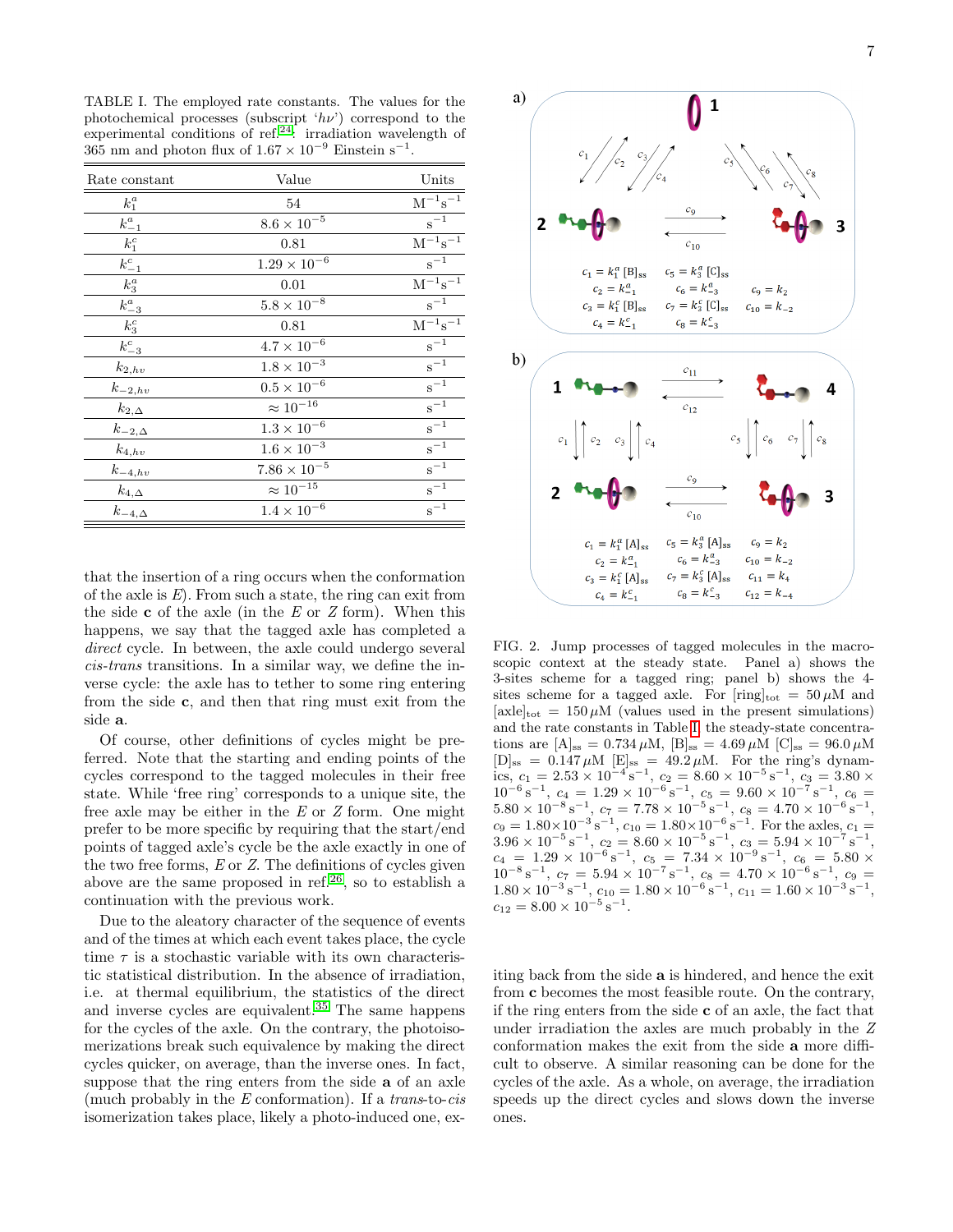We note that, in spite of the fact that the cycles of rings and axles are different dynamical outputs with independent statistical distributions, it is a priori expected that the ratios  $\overline{\tau}_{axle,dir}/\overline{\tau}_{ring,dir}$  (for the direct cycles) and  $\overline{\tau}_{\text{axle,inv}}/\overline{\tau}_{\text{ring,inv}}$  (for the inverse cycles) are equal to the ratio between number of axles and number of rings in the sample (hence to the ratio between volumetric concentrations in the macroscopic setup). This can be rationalized by considering that the tagged ring eventually 'engages' one single axle for completing its cycle and, similarly, the tagged axle eventually 'engages' one single ring. As a consequence, every time a ring completes a direct (inverse) cycle, an axle also completes one, and vice-versa. By observing the whole sample in a certain time-window  $\Delta t$ , the number of direct cycles of rings and axles are therefore equal, and the same holds for the inverse cycles. Now imagine to observe the evolution of many independent replicas of the system for a very long  $\Delta t$ . The average number of direct cycles of a single tagged ring is  $\Delta t/\overline{\tau}_{\text{ring,dir}}$ . By considering that all rings are statistically equivalent and treated as independent under the tagged-molecule viewpoint (i.e., the possible dynamic correlations are implicitly included in  $\overline{\tau}_{\text{ring,dir}}$ , we can express the average number of rings' direct cycles in the sample as  $N_{\text{rings}} \Delta t / \overline{\tau}_{\text{ring,dir}}$ . For the axles, the analogous relation holds:  $N_{\text{axles}} \Delta t / \overline{\tau}_{\text{axle,dir}}$ . By enforcing the equality between the two quantities, it follows that  $\overline{\tau}_{\text{axle,dir}}$ :  $\overline{\tau}_{\text{ring,dir}} = N_{\text{axles}}$ :  $N_{\text{rings}}$ . The same kind of relation is obtained for the inverse cycles.

#### <span id="page-7-0"></span>V. NUMERICAL INSPECTIONS

#### A. Physical setup

In order to follow the transition from macroscopic limit to small volume, the conditions in the small-volume situation have been fixed as follows. To make the comparison with the macroscopic case, we opt to choose numbers of rings and axles that exactly respect the macroscopic ratio rings:axles. Given the molar concentrations  $[\mathrm{ring}]_{\mathrm{tot}}$  and  $[\mathrm{axle}]_{\mathrm{tot}}$ , the volume of the compartment is fixed by  $V = n_{\text{rings}} \left[ \text{ring} \right]_{\text{tot}}^{-1} N_{\text{AV}}^{-1}$  (or, equivalently, by  $V = n_{\text{axles}} [\text{axle}]_{\text{tot}}^{-1} N_{\text{AV}}^{-1}$ , where  $N_{\text{AV}}$  is the Avogadro number. In practice this would correspond to suddenly enclose a portion of solution of volume  $V$ , and isolate it from the rest of the sample. The shape of such a portion is irrelevant. Just for a physical visualization, we shall refer to a spherical shape thinking to vesicles or coacervates. Of course, by imagining to repeat the compartmentalization experiment many times, the numbers of molecules would never be the same, and thus the fulfillment of the macroscopic ratio has to be intended on average. The choice we made, i.e. taking rings:axles equal to  $[\text{ring}]_{\text{tot}}$ :  $[\text{axle}]_{\text{tot}}$ , is only the most plausible reference situation.[36](#page-12-26)

The simulations have been done for total concentrations  $[\text{ring}]_{\text{tot}} = 50 \,\mu\text{M}$  and  $[\text{axle}]_{\text{tot}} = 150 \,\mu\text{M}$ , the same as in the experimental work of ref. $^{24}$  $^{24}$  $^{24}$ . The steady-state concentrations of all species, and the values of the siteto-site jump rate constants in the macroscopic limit, are reported in the caption of Fig. [2.](#page-6-1) In the small-volume context, the value of V has been taken by imagining, as reactors, small spherical vesicles with radii of a few hundreds of nanometers. Two cases have been considered. In Case#1, the simulations were run with 15 rings and 45 axles. The radius of the spherical compartment is 490 nm, corresponding to  $V = 4.93 \times 10^{-19}$  L. In Case#2, we consider 3 rings and 9 axles in a compartment of radius 290 nm and volume of  $1.02 \times 10^{-19}$  L. Figure [3](#page-7-1) gives a pictorial representation of the compared situations. Some more inspections have been done for variants of  $\text{Case} \#1$ and Case#2 in which, at the same volume, the numbers of rings or axles were changed by one unit. The aim was to see if such little changes have some impact on the cycles' timing when the total number of molecules is very small.



<span id="page-7-1"></span>FIG. 3. Pictorial representation of the physical setup: macroscopic reaction environment and small-volume cases.

### <span id="page-7-2"></span>B. Computational details

Fortran codes have been written for the simulations and the post-production analysis. All random number generations in the interval  $[0, 1]$  have been done by means of the subroutine 'ran2' (from Numerical Recipes<sup>[37](#page-12-27)</sup>) initialized with the computer's clock. In the macroscopic context, given  $[\text{ring}]_{\text{tot}}$ ,  $[\text{axle}]_{\text{tot}}$ , and the rate constants in Table [I,](#page-6-0) the steady-state concentrations have been numerically determined by means of the implicit solver for stiff kinetics 'Variable-coefficient ODE solver' (VODE)[38](#page-12-28) up to reach a time sufficiently long to ensure stable values (tolerated variations at most of  $1\%$ ).<sup>[39](#page-12-29)</sup>

The simulations of tagged molecule paths have been done by means of Gillespie's SSA as described in sections [II C](#page-2-1) and [II D.](#page-3-0) The initial sites were set to be free ring for the tagged ring, and free E-axle for the tagged axle (such choices are however immaterial). The completion of the direct and inverse cycles was detected on the fly until the required number of cycles was achieved. Independent simulations have been done for all four instances of direct/inverse cycle of ring/axle.

In the small-volume cases, the duration of the initial transient phase to be excluded in the statistical analysis was directly assessed by looking at the temporal profiles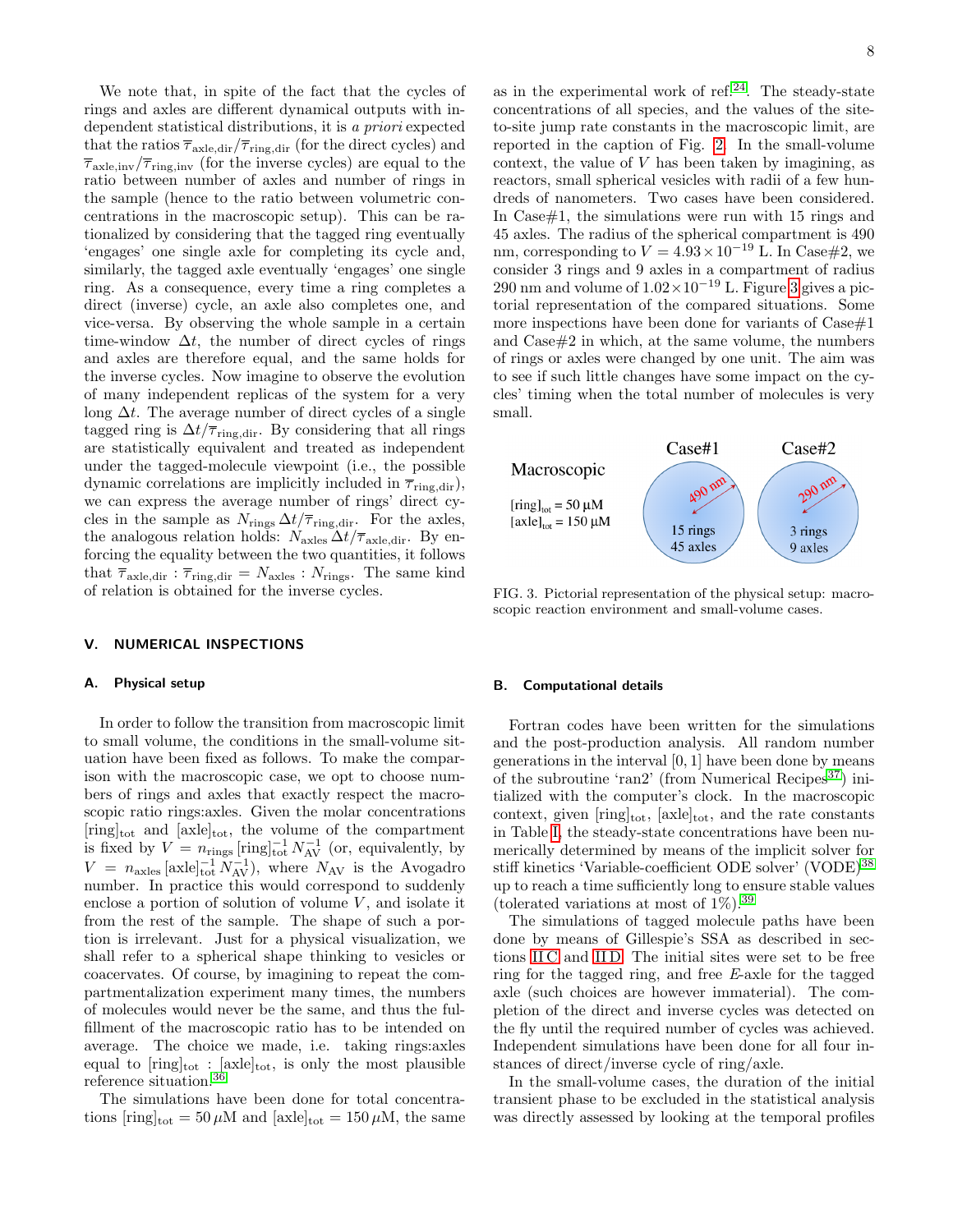of the numbers of molecules of each species. When the fluctuations do stabilize around average values for each species, the transient phase was considered to be concluded. To be safe, a longer time  $(t_{\text{cut}})$  was taken before acquiring the data for the statistics. Examples of temporal profiles for Case#1 and Case#2 are given in Fig. [4](#page-8-0) where the applied  $t_{\text{cut}}$  is indicated. It was checked that the statistical outcomes are reproducible taking a smaller  $t_{\text{cut}}$ , so ensuring that the steady state conditions were indeed reached. In the simulations, as initial condition it was set that all rings are in the free form (species A) and all axes free in the E conformation (species B).

For the statistics, in the macroscopic limit the number of cycles (direct or inverse) was 10<sup>7</sup> for both ring and axle. In the small-volume context, the much heavier computations required to lower the number of cycles. The cycles were still  $10<sup>7</sup>$  for the direct cycles of ring and axle, and 10<sup>6</sup> for the inverse cycles. In all cases the quality of the statistics was assessed by checking that the average cycle time and the standard deviation of the data (later shown in Table [II\)](#page-9-0) were essentially stable under lowering the number of cycles by a factor 10. The variations were within  $1\%$  in all cases. Although a statistical uncertainty on the outcomes cannot be provided because of the difficulty of repeating the simulations for a sufficiently large number of times, such 1% variation is an indicator of both convergence and reproducibility of the outcomes. In few repetitions of the simulations made as check, the results were indeed within such a range of variation. The distributions of the cycle times have been obtained by histograms with a logarithmic binning to magnify the details at low values of the cycle times; the number of bins was 200 for the direct cycles, and only 20 for the inverse cycles because of the lower number of data. Despite the limited quality of statistics for the inverse cycles, in all cases the features of the distributions (in particular the rising of the left tails) are enough well-defined for our discussion.

#### C. Results and discussion

The distributions of the cycle times for the direct and inverse cycles of tagged rings and axles are shown in Fig. [5.](#page-11-1) The black lines refer to the macroscopic limit, the dashed red lines to the small-volume Case#1, and the short-dash blue lines to  $\text{Case} \#2$ . The profiles for the macroscopic case are comparable to those presented in ref.[26](#page-12-14). Table [II](#page-9-0) collects, for all instances, the average cycle time and the standard deviation of the distribution as obtained from the data.

What appears from the profiles in Fig. [5](#page-11-1) is that, in passing from macroscopic sample to small volume, the distributions differ only in the left tail at short cycle times. However, this corresponds to a narrow portion of the whole distribution, which is magnified by the representation in the logarithmic scale. In the linear scale, as shown in the insets, such a portion is hardly detectable



<span id="page-8-0"></span>FIG. 4. Examples of temporal evolution of the molecule copy numbers in the small-volume  $\text{Case} \# 1$  (panel a) and  $\text{Case} \# 2$ (panel b).

and, in practice, it gives a little or even negligible contribution to the average values in Table [II.](#page-9-0) The ring's direct cycle appears to be the less affected by the transition from macroscopic sample to small volume. In the other cases, the reduction of the sample volume seems to raise the left tails and hence to promote some paths that allow to complete the cycles quickly.

Concerning the average cycle times and the standard deviations, some preliminary comments are in order. First, for both direct and inverse cycles, the ratio between the average cycle times of axle and ring is equal to 3 (apart from negligible deviations due to the finiteness of the statistical ensemble of simulations), which corresponds to the ratio between number of axles and number of rings. This is in agreement with the *a pri*ori expectation as discussed at the end of Sec. [IV B;](#page-5-1) the nearly perfect matching constitutes an indirect check of the good quality of the statistics, especially considering that each instance was simulated independently from the others. Second, the standard deviations are very close to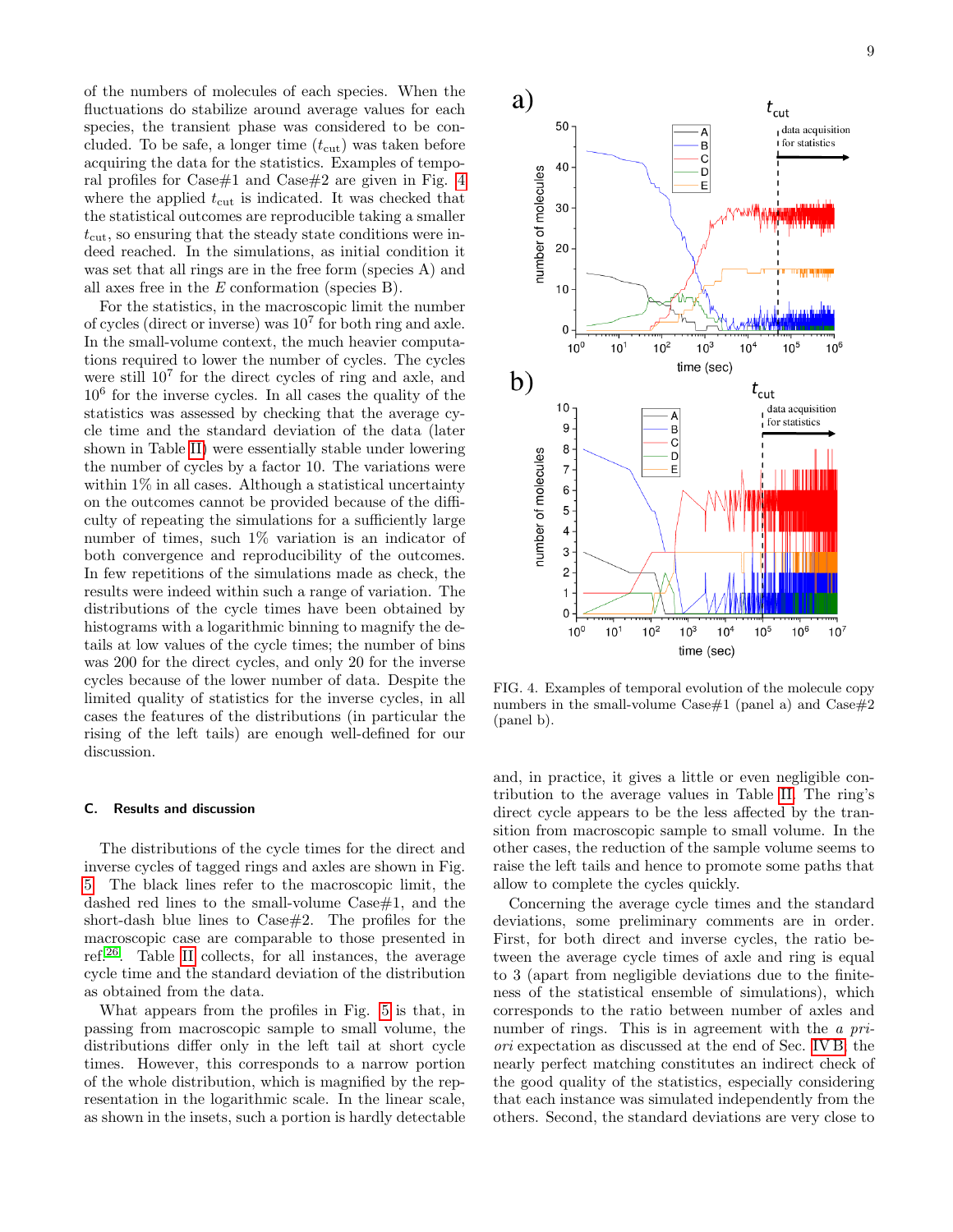<span id="page-9-0"></span>TABLE II. Average cycle time,  $\overline{\tau}$ , and standard deviation of the data for the direct and inverse cycles of rings and axles in the macroscopic limit and in the small-volume situations of  $\text{Case} \# 1$  and  $\text{Case} \# 2$ . Times and standard deviations are expressed in hours. The numbers of data used for the statistics are given in Sec. [V B.](#page-7-2) The uncertainty on the data reported in the table is of the order of 1%.

| DIRECT CYCLES         |                   |          |                   |          |                   |          |  |  |
|-----------------------|-------------------|----------|-------------------|----------|-------------------|----------|--|--|
|                       | macroscopic       |          | $\text{Case} \#1$ |          | $\text{Case} \#2$ |          |  |  |
|                       | $\overline{\tau}$ | St. Dev. | $\overline{\tau}$ | St. Dev. | $\overline{\tau}$ | St. Dev. |  |  |
| <b>RING</b>           | 80.2              | 79.3     | 81.9              | 81.0     | 88.7              | 87.6     |  |  |
| AXLE                  | 240.7             | 198.2    | 245.9             | 205.7    | 266.2             | 235.8    |  |  |
| <b>INVERSE CYCLES</b> |                   |          |                   |          |                   |          |  |  |
|                       | macroscopic       |          | $\text{Case} \#1$ |          | $\text{Case} \#2$ |          |  |  |
|                       | $\overline{\tau}$ | St. Dev. | $\overline{\tau}$ | St. Dev. | $\overline{\tau}$ | St. Dev. |  |  |
| <b>RING</b>           | 7486              | 7490     | 7082              | 7092     | 5977              | 5971     |  |  |
| AXLE                  | 22458             | 22423    | 21285             | 21225    | 17919             | 17903    |  |  |

the average values. This is because the raising left tail of the distributions plays little role as said above and, in the linear scale, the profiles look very close to monoexponential decaying distributions for which average and standard deviation do coincide. This implies that the so-called squared coefficient of variation (i.e., the square of the ratio between standard deviation and average) is nearly equal to 1. Such a quantity, also known in statisti-cal kinetics as 'randomness parameter'<sup>[8–](#page-12-2)[10](#page-12-4)</sup>, is particularly relevant since in many cases it can be experimentally determined thanks to single-molecule techniques nowadays available.

A global look at the values in Table [II](#page-9-0) makes us stating that, in all cases, the values for macroscopic and smallvolume situations are comparable. Even for  $\text{Case} \#2$ , despite the numbers of involved molecules are very small. there is little difference with respect to the macroscopic limit. From the data in Table [II,](#page-9-0) it emerges that in going to such small numbers of molecules the direct cycles are on average slightly slowed down, while the inverse cycles are on average sped up. This is actually an empirical result from the present simulations done with the rate constants of Table [1.](#page-5-0) To have appreciable differences one has to deal with very small numbers of rings and axles, in the order of a few units. Even in a compartment of about 300 nm of radius containing only 3 rings and 9 axles, however, the average times of the inverse cycles decrease only by about 20% with respect to the macroscopic limit.

The loose dependence of the average cycle times on the sample size might seem surprising. Despite the fluctuations of the copy numbers are marked (see Fig. [4\)](#page-8-0), the average times are almost insensitive to such fluctuations. This is likely due to the fact that the bimolecular reactions are not the rate-limiting processes even when the numbers of molecules become very small.

Let us look in more detail to such an aspect for the ring-axle scheme with the adopted parameters. Focusing on the direct cycles of the ring, the fastest process of cycle initiation is the entrance of the ring from the side a of an E-axle. The jump rate associated with such bimolecular process is  $c_1 = 2.53 \times 10^{-4} \text{ s}^{-1}$ , which is higher than the rates of the unimolecular processes (except the E to Z transition of the complexed axle with rate constant  $k_2$ ). Hence, in the macroscopic limit the bimolecular processes are not rate-limiting. The same is true in the small-volume context. In fact, the rate factors (see Eq. [9\)](#page-3-2) entering the propensity functions of the bimolecular reactions of initiation are  $f_1^a = 1.8 \times 10^{-4} \,\mathrm{s}^{-1}$  and  $f_3^a = 3.4 \times 10^{-8} \,\mathrm{s}^{-1}$  for Case#1, and  $f_1^a = 8.8 \times 10^{-4} \,\mathrm{s}^{-1}$ and  $f_3^a = 1.6 \times 10^{-7} \,\mathrm{s}^{-1}$  for Case#2. Roughly speaking, the associated jump rate constants (for the jumps from free ring to bound ring) are of the order of such factors multiplied by the typical number of E-axles or Z-axles under steady conditions. This tells us that also in the smallvolume context the entrance of the ring from the side a of an E-axle (the main initiating process) is not ratelimiting. In short, the unimolecular processes remain essentially the rate-limiting ones at all scales. For the inverse cycle, the initiating bimolecular processes are associated with  $c_3 = 3.8 \times 10^{-6} \text{ s}^{-1}$  (entrance through the side c of a E-axle) and  $c_7 = 7.8 \times 10^{-5} \text{ s}^{-1}$  (entrance through the side c of a Z-axle). The main initiating process is the entrance through the side c, whose rate constant is comparable to, or higher than, the rates of the unimolecular processes of exit from the side a. Thus, even in this case, in the macroscopic sample the bimolecular processes are not the rate-limiting ones. This holds true also in the small-volume context since  $f_1^c = f_3^c = 2.7 \times 10^{-6} \text{ s}^{-1}$  for Case#1 and  $f_1^c = f_3^c = 1.3 \times 10^{-5} \text{ s}^{-1}$  for Case#2 are by themselves comparable with  $c_3$  and  $c_7$ . As a whole, even in the limit of very few numbers of molecules, the timing of the inverse cycle of a ring should not markedly differ from the macroscopic situation, as it is indeed observed. A similar reasoning can be done for the cycles of the axle. A borderline situation is encountered for the axle's inverse cycle, for which it is found that the bimolecular processes are associated with jump rate constants comparable to those of the unimolecular processes.

To summarize, the simulations for the ring-axle system support the idea that the compartmentalization affects mainly the left tail of the distributions of the cycle times (promoting the paths that allow the quick completion of the cycles), but has little effect on the average behaviour (average cycle times and standard deviations). At first sight, the effect on the narrow left tails of the cycle time distributions might seem a minor feature. On the other hand, suppose that completing the cycles within a certain threshold time is relevant for some reasons (we are just reasoning in abstract terms), then the narrow left tail would become the main feature. Concerning the weak dependence of the average behaviour on the sample volume, it is likely due to the fact that the rate-limiting processes are some of the unimolecular reactions, at least under the conditions here explored. Changing the conditions (reaction rate constants and total concentrations of rings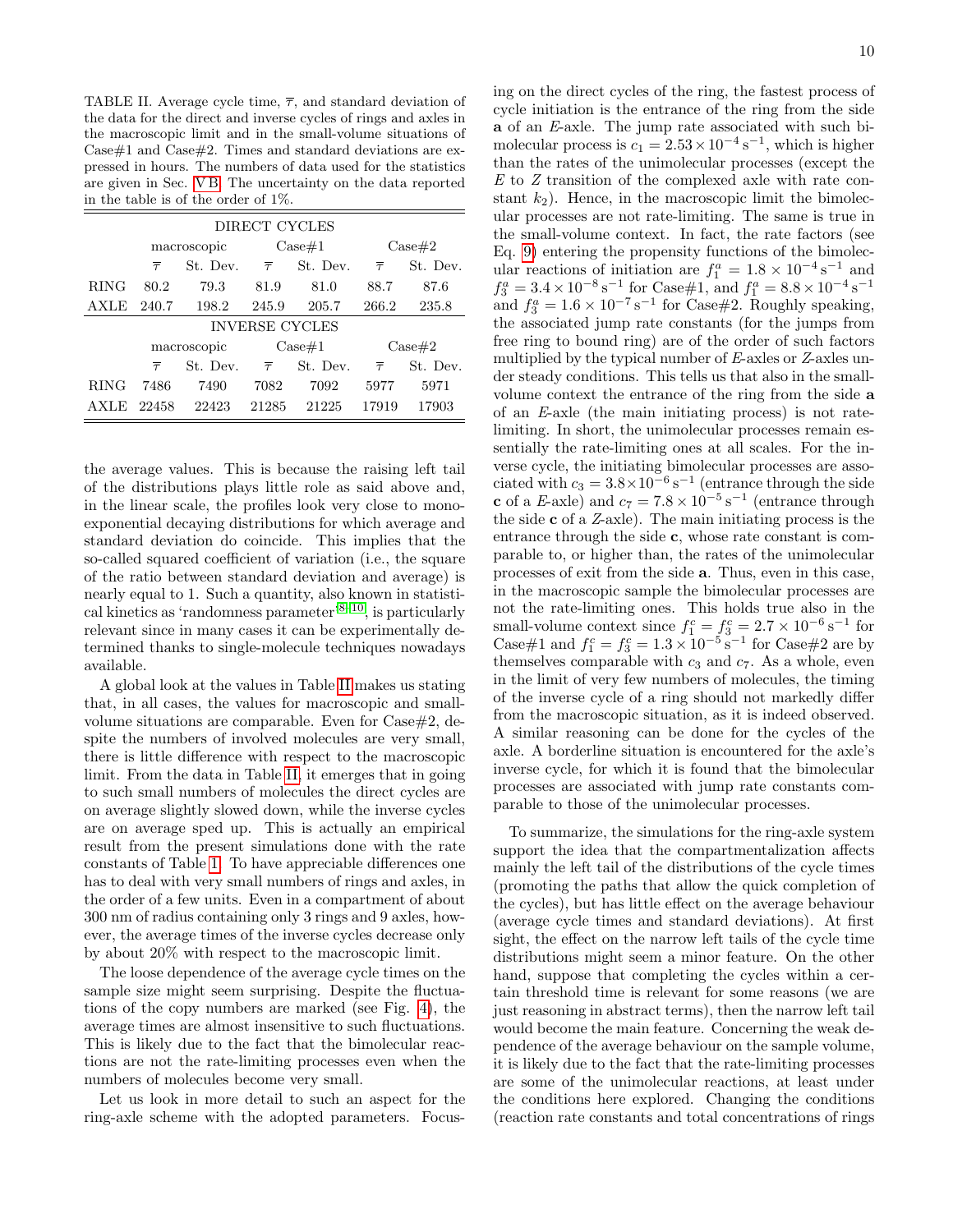and axles) the outcomes could be different case by case, but the above line of reasoning remains valid.

To conclude this section, let us briefly comment on the effects of increasing by only one unit the number of rings or axles in  $\text{Case} \# 1$  and  $\text{Case} \# 2$ , while keeping the volume fixed. We performed such additional computations to highlight how little variations in the number of molecules within a small compartment may affect the dynamical output of tagged molecules. In fact, such kind of variations are expected in a real compartmentalization experiment, as the replicas will much probably differ one from each other, thus introducing a sort of "static disorder". This is for instance analogous to what happens in stochastic gene expression, where it addressed as 'extrinsic noise'[40,](#page-12-30)[41](#page-12-31). A similar kind of static disorder has been inspected at the individual-molecule level also in catalytic processes with catalysts supported on amorphous materials $42$ . Here, by changing the number of axles in Case#2 from 9 to 10 (keeping the number of rings equal to 3) we did not observe significant variations in the average cycle times of the rings, while the average cycle times of the axles of both direct and inverse cycles do increase by about 10%. This is actually the expected trend, since the tagged axle has to 'compete' with more other axles to engage one available ring and complete a cycle. When the number of rings changes from 3 to 4 (keeping the number of axles equal to 9), the average cycle times of the rings still remain nearly unaltered, while the average cycle times of the axles decrease by about 25%. This is because, in such a case, more rings are available and the completion of the cycles by the tagged axle is therefore facilitated. Similar yet less pronounced trends are found for the analogous variants of  $\text{Case} \#1$ , with variations of about 2\% when passing from 45 to 46 axles, and of about 6% when passing from 15 to 16 rings.

# <span id="page-10-0"></span>VI. REMARKS AND CONCLUSIONS

In this work, we have presented the general approach for inspecting dynamical aspects of steady-state reaction networks from the viewpoint of individual tagged molecules that change their chemical state upon occurrence of reactions (we recall that the approach can be even extended to individual molecular moieties<sup>[5](#page-12-17)</sup>). The specific aspect investigated here is the possible dependence of an individual-molecule dynamical output on the size of the sample, going from the macroscopic limit to small-volume situations in which the kinetics are inherently stochastic due to the small numbers of reactive molecules. In making such a change of scale, we think to a sort of compartmentalization in which a smaller and smaller portion of a well-mixed sample is isolated from the rest of the solution.

It has been pointed out that a size dependence can be ascribed to the presence of bimolecular reactions because the related propensity functions bear a volume dependence. Although this is intuitive, a quantitative assessment of the size dependence requires to simulate the tagged molecule path by using the tools described here. The method has been applied to a case study of relevance in the broad field of artificial molecular machines, namely a light-driven bimolecular motor composed by ring-like and axle-like molecules. By adopting the same physical parameters of ref.[26](#page-12-14) and the same experimental conditions of ref.<sup>[24](#page-12-12)</sup>, it turned out that the principal descriptors of ring's and axle's cycle time statistics (average times and standard deviations) are weakly dependent on the size of the sample. However, the shape of the left side of the cycle time distributions changes when the numbers of molecules become small and the fluctuations are strong.

The weak sample size dependence of the average behaviour has been explained by pointing out that the bimolecular processes are never rate-limiting at all the scales. Of course, we cannot exclude that other statistical features (i.e., other dynamical outputs) of the ring-axle dynamics are more sensitive to the sample size when approaching the limit of very small numbers of molecules. The present analysis is therefore by no means exhaustive, and addressing other aspects would require further investigations.

The outcomes for the present system make us claiming that the robustness (on average) of a tagged-molecule dynamical output to the compartmentalization in small volumes might be ascribed to the presence of unimolecular reactions in the network, and that such processes must be rate-limiting at all scales (or, better, the bimolecular processes do not become rate-limiting). In this regard, it would be interesting to inspect various instances of natural biochemical networks to see how unimolecular and bimolecular reactions do concur to regulate the jump dynamics of the functional molecules. Another interesting aspect, to be further inspected, concerns the fact that the compartmentalization might selectively alter the statistical weights of the tagged-molecule paths. In the ring-axle case this is related to the observed raising of the left tails of the cycle time distributions, which is intuitively associated with the promotion of paths that allow a quick completion of the cycles. It would be interesting to inspect if the compartmentalization has similar effects on the dynamics of tagged molecules in other reaction networks.

We conclude with a note of caution recalling that one basic assumption of our approach is that the compartmentalization does not affect the intrinsic kinetic parameters. The sample's delimitation here enters only through the volume as a scaling factor for the bimolecular propensity functions. In crowded microreactors, like the coacer-vates mentioned in the Introduction<sup>[15,](#page-12-8)[16](#page-12-9)</sup>, additional casedependent subtle effects, like the stabilization of transition states, might be relevant. In particular, such specific effects might have to be necessarily taken into account for explaining the kinetic response when only unimolecular reactions are present.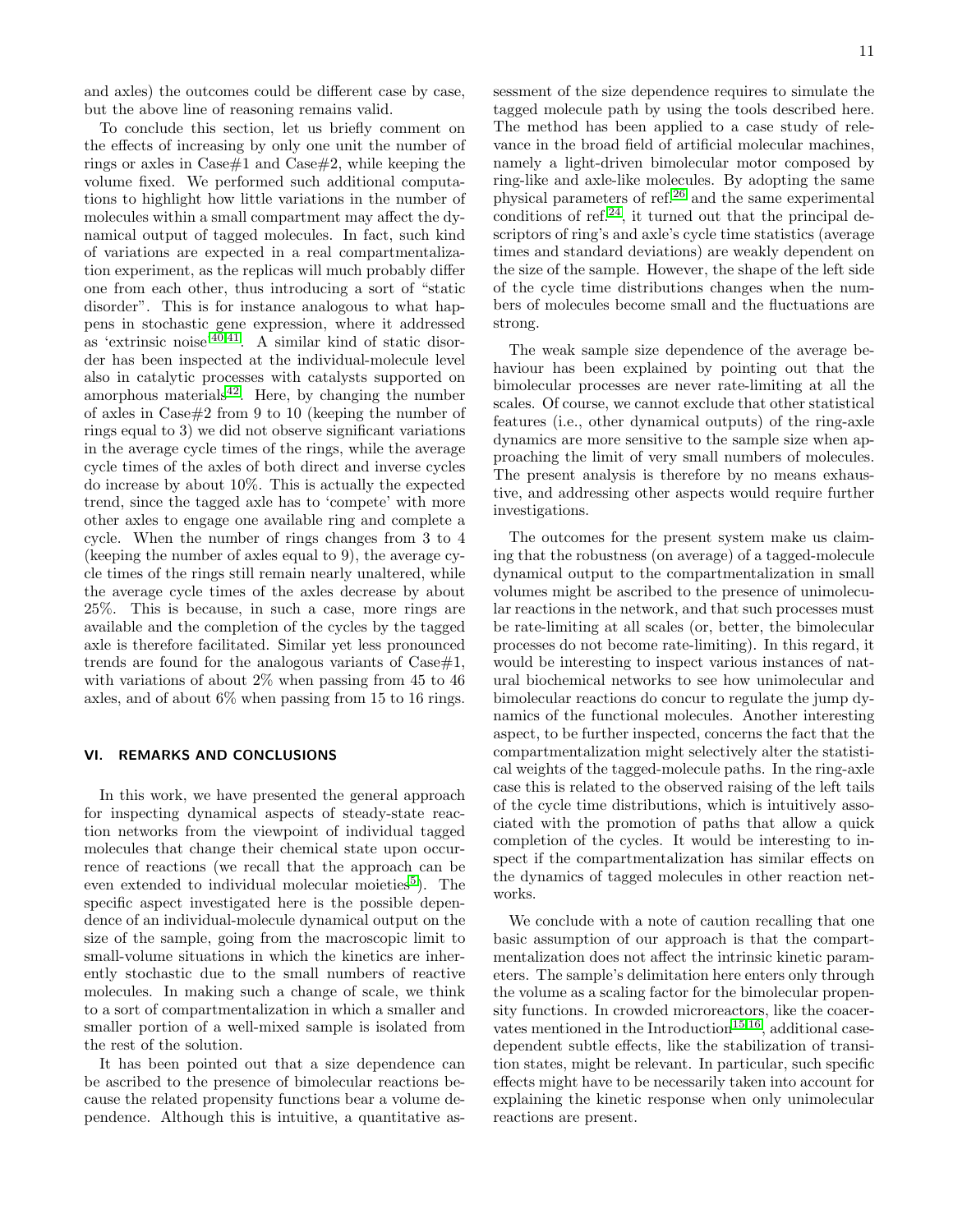

<span id="page-11-1"></span>FIG. 5. Statistical distributions of the cycle times of tagged rings and axles. The continuous black lines refer to the macroscopic context, the dashed red lines refer to the small volume  $\text{Case#1}$ , and the short-dash blue lines to  $\text{Case#2}$ . Note the logarithmic scale on the time axis. The insets show the same profiles on linear scale.

# ACKNOWLEDGMENTS

The research activity of D. A. has been carry out during an Erasmus+ Traineeship at the University of Luxembourg. We thank Massimiliano Esposito for having hosted D. A. in his research Group and for the useful opinions on the work. E.P. was funded by the European Research Council project NanoThermo (ERC-2015-CoG Agreement No. 681456).

## DATA AVAILABILITY STATEMENT

The data that support the findings of this study are available within the article.

## REPRINTS AND PERMISSIONS

This article may be downloaded for personal use only. Any other use requires prior permission of the author and AIP Publishing. This article appeared in The Journal of Chemical Physics 156, 184116 (2022) and may be found at https://doi.org/10.1063/5.0089695.

<span id="page-11-0"></span><sup>1</sup>J. Ninio, "Alternative to the steady-state method. Derivation of the reaction rates from first-passage times and pathways probabilities," Proc. Natl. Acad. Sci. USA 84, 663–667 (1987).

<sup>2</sup>S. Bai, D. Zhou, M. J. Davis, and R. T. Skodje, "Sum over histories representation for chemical kinetics," J. Phys. Chem. Lett. **6**, 183-188 (2015).

<sup>3</sup>S. Bai and R. T. Skodje, "Simulating chemical kinetics without differential equations: A quantitative theory based on chemical pathways," J. Phys. Chem. Lett. 8, 3826–3833 (2017).